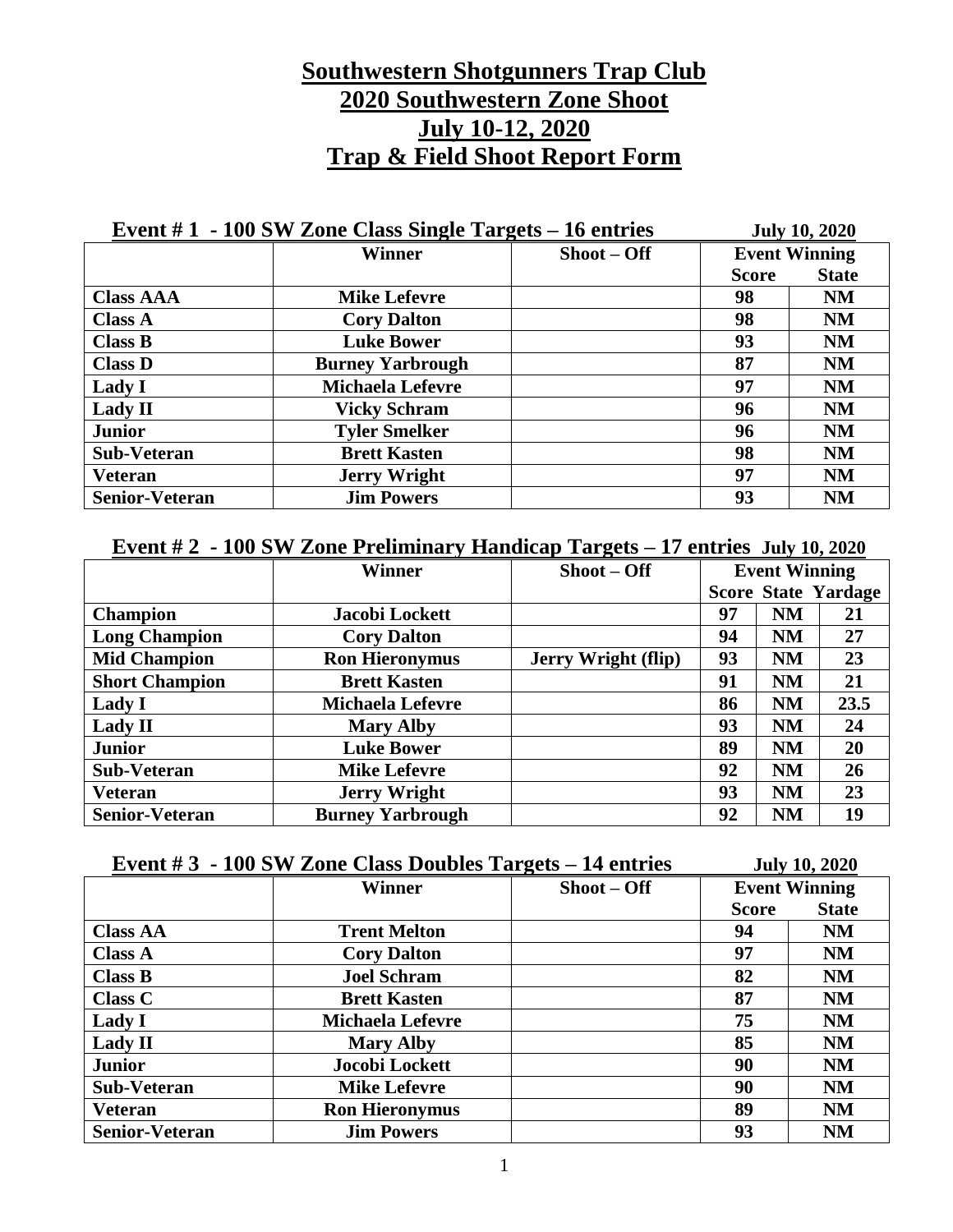# **Southwestern Shotgunners Trap Club 2020 Southwestern Zone Shoot July 10-12, 2020 Trap & Field Shoot Report Form**

### **Event # 4 - 200 SW Zone Championship Singles Targets – 19 entries July 11, 2020**

|                       | <b>Winner</b>           | $Show - Off$             | <b>Event Winning</b> |              |
|-----------------------|-------------------------|--------------------------|----------------------|--------------|
|                       |                         |                          | <b>Score</b>         | <b>State</b> |
| <b>Champion</b>       | <b>Mike Lefevre</b>     | <b>Jim Powers (flip)</b> | 197                  | NM           |
| <b>Class A</b>        | <b>Cory Dalton</b>      |                          | 195                  | <b>NM</b>    |
| <b>Class B</b>        | <b>Bill Cox</b>         |                          | 191                  | NM           |
| <b>Class C</b>        | <b>Tyler Smelker</b>    |                          | 22                   | <b>NM</b>    |
| <b>Class D</b>        | <b>Jason Dobrinski</b>  | <b>Burney Yarbrough</b>  | 179                  | <b>NM</b>    |
|                       |                         | (flip)                   |                      |              |
| Lady I                | <b>Michaela Lefevre</b> |                          | 194                  | <b>NM</b>    |
| <b>Lady II</b>        | <b>Vicky Schram</b>     |                          | 189                  | NM           |
| <b>Junior</b>         | <b>Luke Bower</b>       |                          | <b>190</b>           | NM           |
| <b>Sub-Veteran</b>    | <b>Brett Kasten</b>     |                          | 194                  | <b>NM</b>    |
| <b>Veteran</b>        | <b>Ron Hieronymus</b>   |                          | 193                  | <b>NM</b>    |
| <b>Senior-Veteran</b> | <b>Jim Powers</b>       |                          | 197                  | NM           |

#### **Event # 5 - 100 SW Zone Championship Doubles Targets – 14 entries July 12, 2020**

|                       | <b>Winner</b>           | $Show - Off$ | <b>Event Winning</b> |              |
|-----------------------|-------------------------|--------------|----------------------|--------------|
|                       |                         |              | <b>Score</b>         | <b>State</b> |
| <b>Champion</b>       | <b>Ron Hieronymus</b>   |              | 96                   | <b>NM</b>    |
| <b>Runner-Up</b>      | <b>Mike Lefevre</b>     |              | 95                   | <b>NM</b>    |
| <b>Class AA</b>       | <b>Trent Melton</b>     |              | 91                   | <b>NM</b>    |
| <b>Class A</b>        | <b>Cory Dalton</b>      |              | 94                   | <b>NM</b>    |
| <b>Class B</b>        | <b>Julian Alby</b>      |              | 81                   | <b>NM</b>    |
| <b>Class C</b>        | <b>Brett Kasten</b>     |              | 91                   | <b>NM</b>    |
| <b>Class D</b>        | <b>Vicky Schram</b>     |              | 58                   | <b>NM</b>    |
| Lady I                | <b>Michaela Lefevre</b> |              | 80                   | <b>NM</b>    |
| <b>Lady II</b>        | <b>Mary Alby</b>        |              | 92                   | <b>NM</b>    |
| <b>Junior</b>         | Jocobi Lockett          |              | 92                   | <b>NM</b>    |
| <b>Veteran</b>        | <b>Jerry Wright</b>     |              | 86                   | <b>NM</b>    |
| <b>Senior-Veteran</b> | <b>Jim Powers</b>       |              | 91                   | <b>NM</b>    |